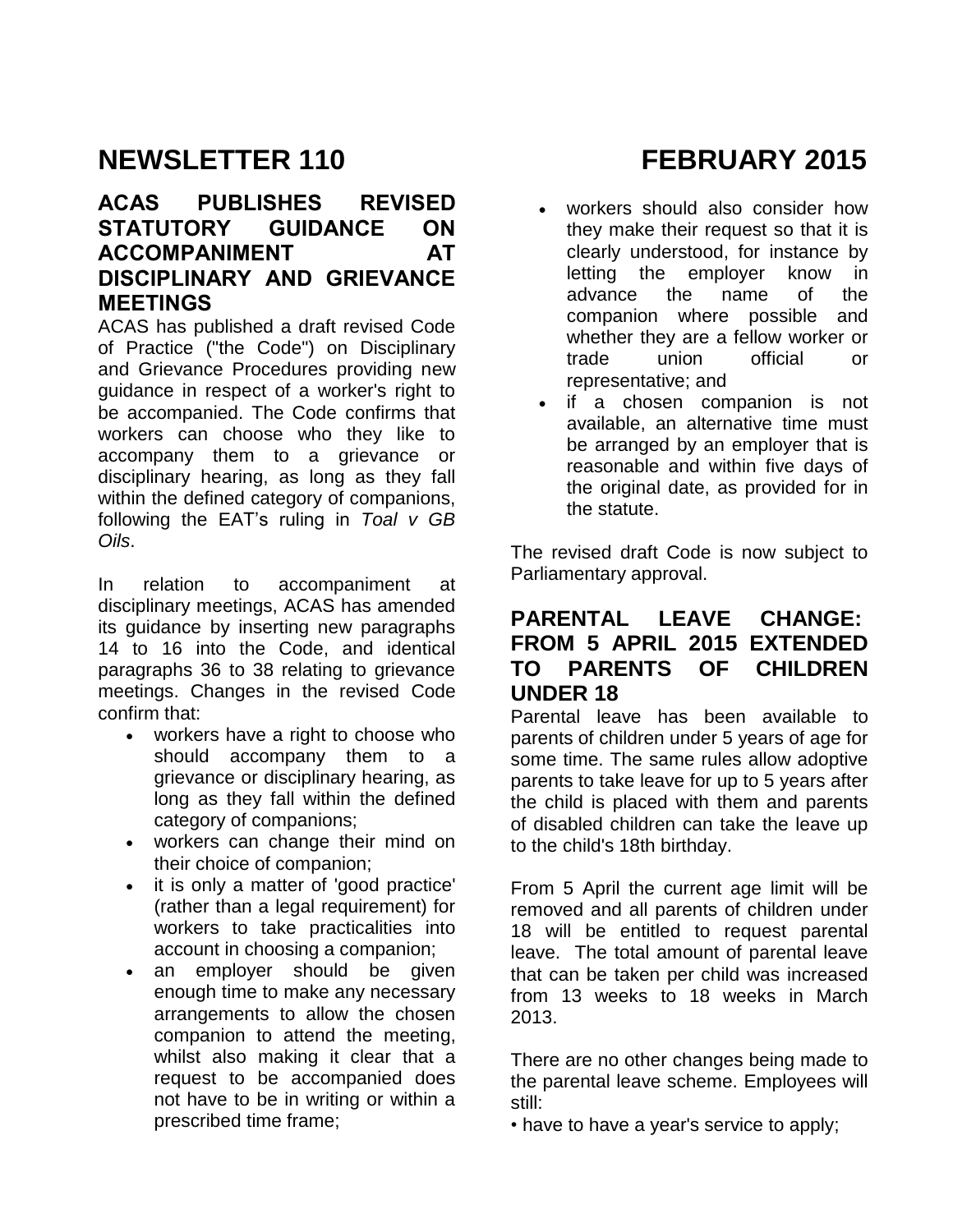- have, or expect to have, responsibility for a child;
- take leave in blocks of one week and no more than 4 weeks per year;
- have to take unpaid leave; and
- normally be required to give 21 days' notice of a request to take leave.

Employers must permit leave to be taken immediately following the birth or adoption of a child and in other cases need to follow the requirements of the Maternity and Parental Leave etc Regulations 1999 to postpone parental leave requests generally.

This leave should not be confused with the new shared parental leave that comes into force in respect of babies due or children placed for adoption on or after 5 April 2015.

# **CHALLENGING FINAL CERTIFICATES UNDER JCT**

JCT contracts include a "conclusive evidence" clause which provides that the Final Certificate constitutes conclusive evidence that all sums due to the Contractor have been accounted for unless proceedings challenging the content of the Final Certificate are commenced within 28 days.

In the recent case of *The Trustees of the Marc Gilbard 2009 Settlement Trust* (the "Trust") *v OD Developments and Projects Limited* ("ODDP"), the court considered whether the conclusive evidence clause allows the Contractor to commence one type of proceedings within 28 days and then commence a different type of proceedings much later.

#### **Background**

The Trust had employed ODDP under a JCT Standard Building Contract Without Quantities Revision 2 2009.

Clause 1.9.3 of the Contract states:

"*If any adjudication, arbitration or other proceedings are commenced by either Party within 28 days after the Final Certificate has been issued, the Final Certificate shall have effect as conclusive evidence as provided in clause 1.9.1 save only in respect of the matters to which those proceedings relate*."

On 3 December 2013, the Contract Administrator issued his Final Certificate showing a sum of more than £230,000 owing to the Trust by ODDP.

On 20 December 2013, well within the 28 day time limit imposed by clause 1.9.3,

ODDP commenced legal proceedings in the Technology & Construction Court challenging the Final Certificate. However, the legal proceedings progressed very slowly. In January 2015, ODDP changed its mind about the litigation and decided that it wanted to challenge the Final Certificate in adjudication instead.

ODDP argued that this course of action was permitted by clause 1.9.3 because once any type of proceedings had been issued, the Final Certificate became inconclusive in relation to the subject matter of those proceedings. Any other type of proceedings permitted under the contract could then be issued at any time thereafter in relation to the same subject matter as the original proceedings. ODDP pointed out that there was nothing in the wording of clause 1.9.3 that prevented a switch from one type of proceedings to another. It also argued that clause 1.9.3 had to be interpreted in this way in order to allow it to exercise its legal right to adjudicate "at any time". The Trust argued that the correct and most sensible interpretation of clause 1.9.3 was that ODDP could only pursue the proceedings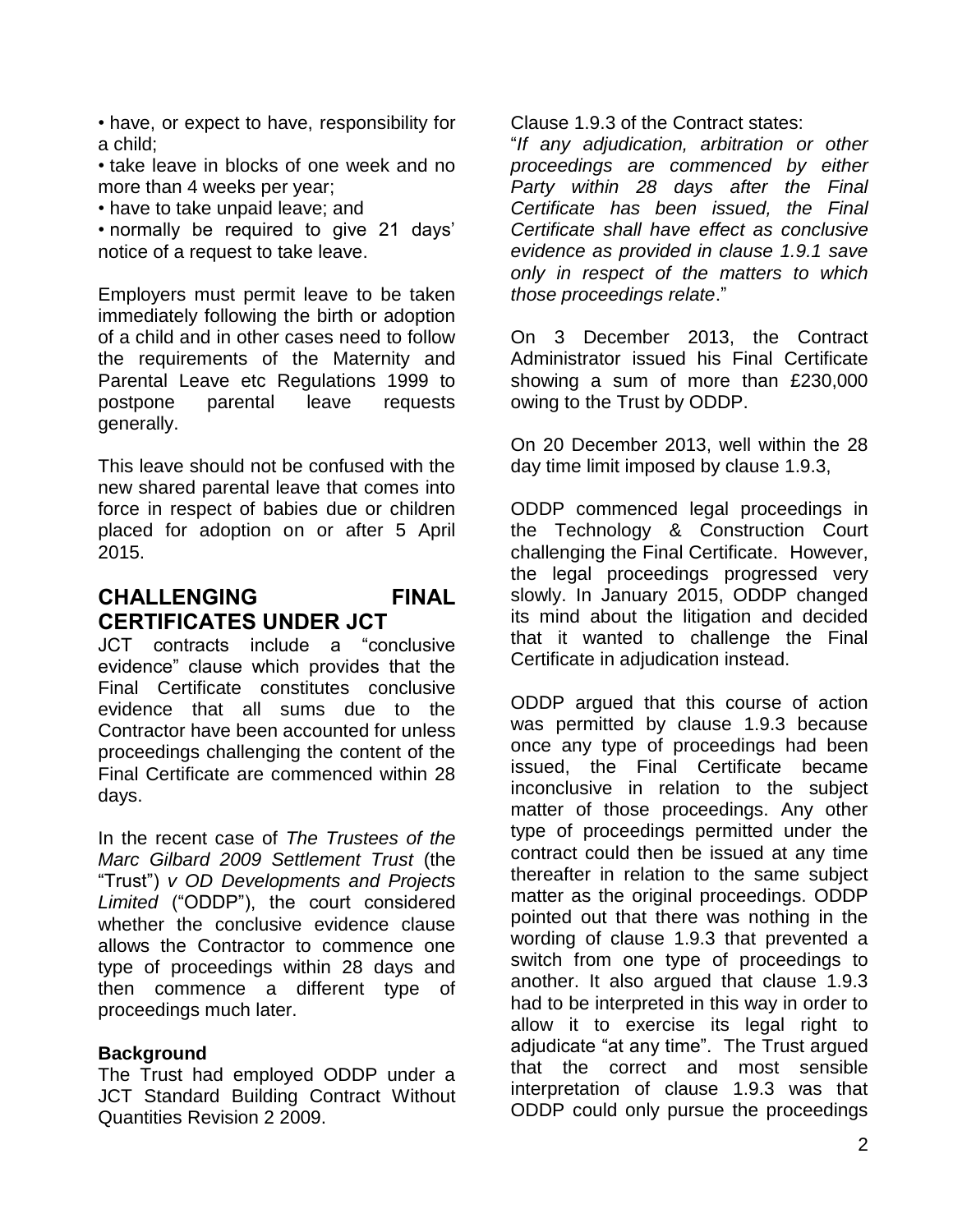that had been commenced within the 28 day period i.e. the litigation, but not the adjudication. The Trust applied to court for a declaration to this effect.

### **What is the literal meaning of clause 1.9.3?**

The court preferred the Trust's interpretation of clause 1.9.3, stating that it was "*wholly contrary to the conclusivity provisions in the contract*" to interpret clause 1.9.3 as meaning that any sort of proceedings commenced within 28 days would render the Final Certificate inconclusive in any other proceedings commenced months, or even years, later regarding the same dispute. The court could not find anything in the wording of clause 1.9.3 which permitted the commencement of a series of subsequent proceedings both prior to and after the expiry of the 28 day time limit. It was clear from the clause wording that any and all proceedings which ODDP wished to commence (which might have included both starting an adjudication and issuing legal proceedings in order to protect its position if the adjudication went wrong) had to be commenced within the 28 day time limit in order to avoid the Final Certificate becoming conclusive.

#### **What is the common sense meaning of clause 1.9.3?**

It is established law that where a clause has more than one possible meaning, the court is entitled to choose the meaning which is more consistent with business common sense.

The court noted that the purpose of clause 1.9.3 is to provide clarity and certainty to the parties. This was best achieved if clause 1.9.3 only permitted the parties to commence proceedings within the 28 day period. It simply did not make business common sense to allow for more than one

set of proceedings to be commenced within an unknown timeframe.

#### **Was ODDP's right to adjudicate "at any time" affected?**

The court rejected ODDP's argument that clause 1.9.3 would prohibit it from referring a dispute to adjudication "at any time" if the adjudication had to be commenced within the 28 day time limit.

First of all, even though the Final Certificate had become conclusive, there was nothing to prevent ODDP from commencing an adjudication challenging it outside the 28 day period. It was just rather fruitless to do so, given that the terms of the contract made the Final Certificate conclusive and unchallengeable.

In addition, the fact that it was now rather pointless to commence an adjudication was purely due to ODDP's own actions, as ODDP had chosen to litigate rather than adjudicate within the 28 day time limit. It would have been open to ODDP to start both an adjudication and legal proceedings within the 28 days if they had wished to keep their options open.

Finally, the Construction Act does not provide an unfettered right to adjudicate which exists independently of other contractual terms. The terms of the contract imposed a clear constraint on the ability to adjudicate.

#### **Analysis**

The 28 day period following the issue of the Final Certificate is a critical one for the Contractor, who has to decide very quickly whether the Final Certificate should be challenged, and if so, what type of proceedings should be commenced for that purpose.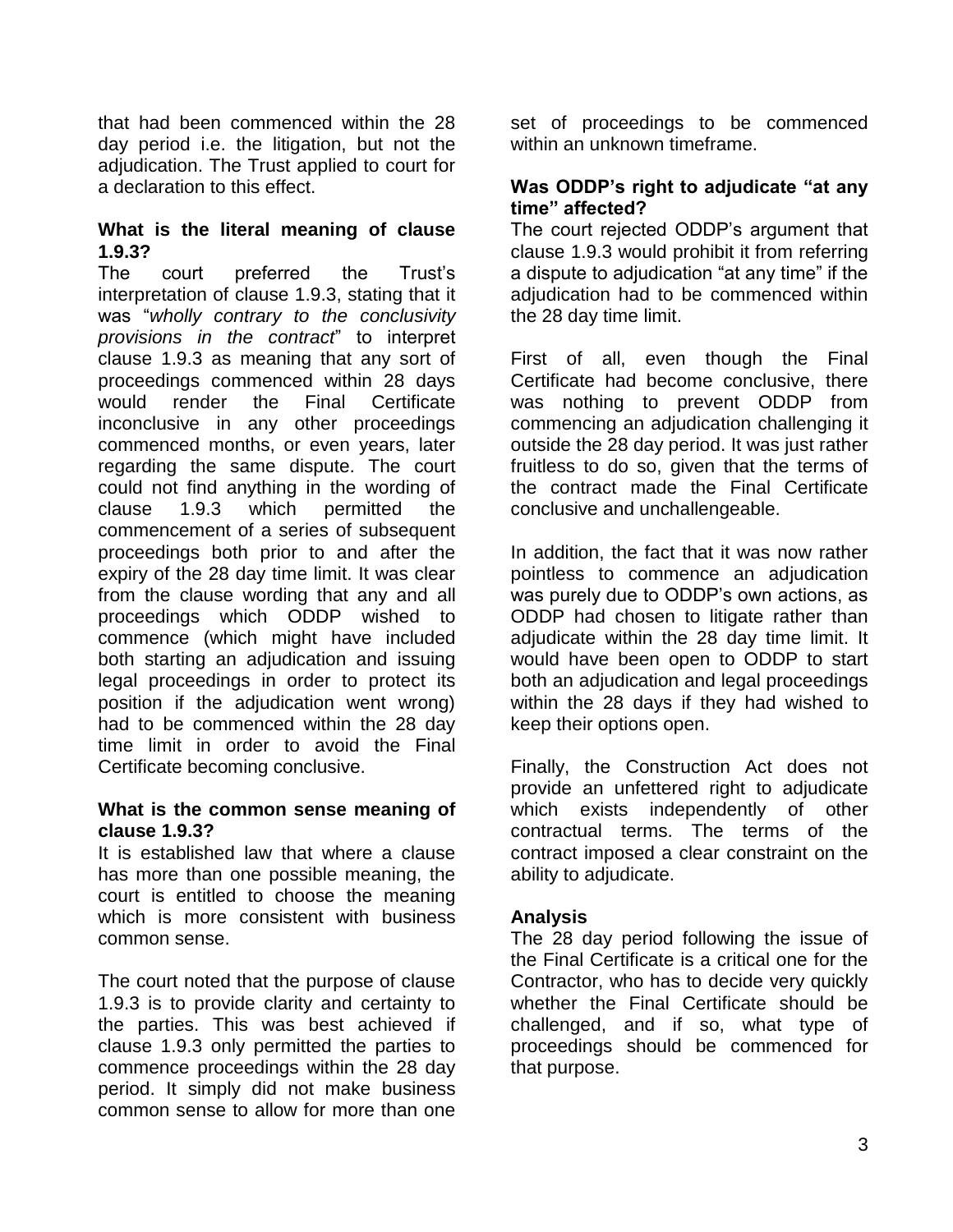This case confirms that the time limit imposed by the JCT conclusivity provisions is set in stone. The Contractor cannot start one type of proceedings and then later change to another, even if the subject matter of the proceedings remains the same. This case therefore emphasises to Contractors that their actions and decisions in the period following issue of the Final Certificate are critical. All options and strategies should be considered before it is too late.

# **TENDER PRICES FORECAST TO 4TH QUARTER 2019**

With domestic consumer prices and general inflation very low, and the Eurozone looking at possible deflation, little upward pressure on materials prices is expected over the first year of the forecast period, with a rise of 0.8%. Over the following years, with both the construction and whole economy strengthening, it is anticipated that materials prices as a whole will rise from 2.6% over the year to 4th quarter 2016, to 4.1% in the year to 4th quarter 2019.

Most wage awards for 2015 have already been agreed and are between 2% and 3%, with the average of wage awards being 2.8% over the first year of the forecast period. Thereafter, the average of wage awards is expected to rise at an increasing rate on the back of stronger construction demand, in turn giving strength to wage bargaining bodies. It is anticipated that total new work output will grow strongly in 2015 and 2016. Growth is then expected to slow in 2017, prior to growth increasing in 2018 and 2019. The recovery in the construction market started primarily in London, but is now beginning to spread to some of the major regional centres. It is anticipated that some capacity constraints will put upward pressure on tender prices

through to the end of 2014 as contractors struggle to cope with the increase in workload, leading to higher annual price rises over the next quarter or so. It is anticipated that annual price increases will be around the 7% - 8% mark in the final quarter of 2014. As contractors begin to cope with the increasing workload in 2015, annual increases are expected to start to slow down, with an increase of 4.3% in the year to 4th quarter 2015. With above trend growth in demand over the remainder of the forecast period, and with upward pressure from input costs, tender prices are forecast to rise between 4.0% - 5.5% per annum. Tender prices are forecast to rise by around 30% over the next five years.

*Summary of Forecasts*

| Annual                                             | 4Q2012  | 4Q2013  | 4Q2014  | 4Q2015  | 4Q2016  | 4Q2017  | 4Q2018  |
|----------------------------------------------------|---------|---------|---------|---------|---------|---------|---------|
| %                                                  | to      | to      | to      | to      | to      | to      | to      |
| Change                                             | 4Q2013  | 4Q2014  | 4Q2015  | 4Q2016  | 4Q2017  | 4Q2018  | 4Q2019  |
| Tender<br>Prices                                   | $+5.8%$ | $+7.6%$ | $+4.3%$ | $+4.5%$ | $+5.4%$ | $+5.5%$ | $+4.9%$ |
| <b>Building</b><br>Costs                           | $+1.3%$ | $+1.6%$ | $+1.9%$ | $+3.1%$ | $+3.6%$ | $+3.7%$ | $+4.2%$ |
| Nation-<br>ally<br>Agreed<br>Wage<br>Awards        | $+1.1%$ | $+2.3%$ | $+2.8%$ | $+3.3%$ | $+3.9%$ | $+3.9%$ | $+3.9%$ |
| Material<br>Prices                                 | $+0.4%$ | $+1.1%$ | $+0.8%$ | $+2.6%$ | $+3.3%$ | $+3.5%$ | $+4.1%$ |
| Retail<br>Prices                                   | $+2.7%$ | $+1.9%$ | $+2.2%$ | $+2.9%$ | $+3.5%$ | $+3.7%$ | $+3.6%$ |
| Const-<br>ruction<br><b>New</b><br>Work<br>Output* | $+0.7%$ | $+6.1%$ | $+6.1%$ | $+4.6%$ | $+2.8%$ | $+3.7%$ | $+4.4%$ |

 $*$  Year on Year (4Q2012 to 4Q2013 = 2012 to 2013)